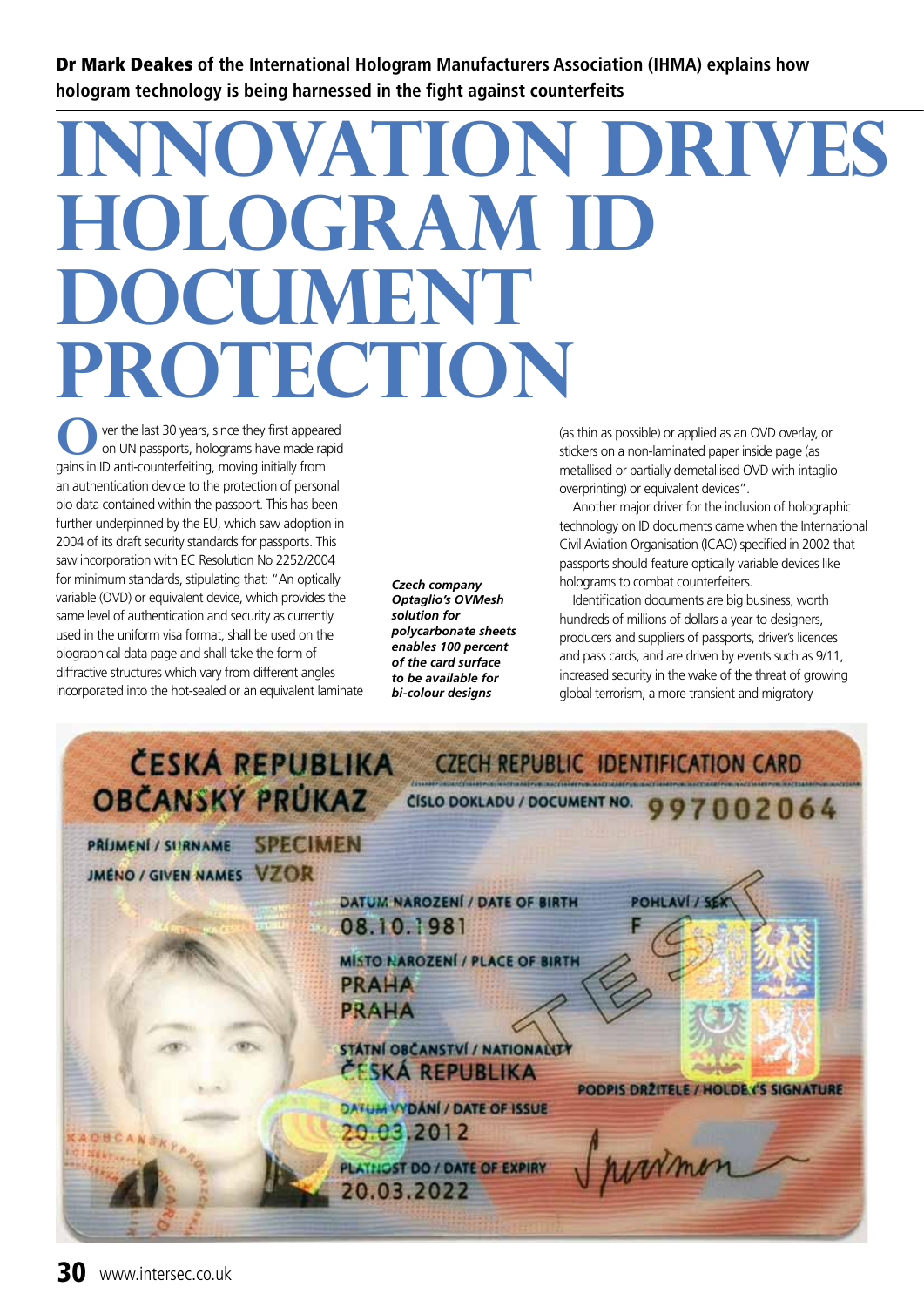## **FEATURE**

population and the need for better and more effective identity confirmation for all types of access or services. Today, holography remains a security feature of choice to secure the critical personal data in a passport (Keesing Reference Systems estimated back in 2012 that more than 55 percent of passports use an OVD to protect data, and of this 67 percent were DOVIDS or an ID card against interference, tampering, alteration, forgery or counterfeiting.

The overall production of passports, which is currently estimated to be upwards of 300 million per year, may fluctuate, but undoubtedly continues to grow as populations increase, and more and more people travel abroad. This allied to the fact that all ICAO-member countries must now issue MRPs with ICAO recommending the use of OVDs, all but guarantees a growing market for a security holography industry that has moved to meet the challenge thrown down by those with responsibility for producing and administering ID over the last 13 years with a range of high quality, state-of-the-art, benefits-led security products for all types of documents able to perform to high standards.

The role of a hologram on a passport and other identity documents is principally to shield against the forgery of the photograph and personal data, otherwise known as the 'variable information'. However, the ability of the hologram to provide effective protection lies in the continuous innovation, invention and evolution of holographic techniques. Both optical effects and material science techniques have created authentication devices that are easily recognised yet difficult to copy accurately. They can be safely integrated within the production process and stand up to the rigorous demands of being in use for a period of anything up to 10 years.

Of course, virtually anything can be copied, and the holography industry continues to work hard to get the message across that even the most sophisticated holograms can be reproduced to some extent. The real issue is just how accurately can they be copied? The answer is that the intrinsic features of holograms mean that the techniques and visual effects make it difficult to 100 percent accurately copy a well-designed security hologram. This is where the real value of holograms designed for security applications should be appreciated. This has ensured their success – the document they protect may have been counterfeited but, whereas it can be relatively easy to simulate the effects of other overt features, a poorly copied hologram is more often than not the tell-tale sign that all is not what it appears.

Authentication alongside the protection of personal data (name, date of birth and photo) must be guaranteed, whether that data is on a passport, driving licence, national ID card or any other form of identification. Effectively, holograms serve not only as a deterrent and secure means of protection and authentication, but also as a warning that it might be counterfeit. Therefore, a hologram is not solely to prevent counterfeits but acts as an effective detection device, making it easier for the trained eye to distinguish the legitimate from the fake.

Passport production and critically, personalisation, is

exacting and has proved technically challenging for the holography industry. However, it is a challenge that manufacturers are responding to, with recent developments including a whole new generation of personalised photopolymer holograms, which match the bio data contained within the passport.

Today, material science is playing as significant a part as optics in the development of holography. Indeed, a data page with a holographic thin film overlay is so tamper proof that the illicit trade in false passports has moved to attempting to match a person to the photograph rather than trying to alter the actual passport. Polycarbonate technologies are also taking a larger share of the passport and ID market and, here too, the holography industry has shown its capacity for innovation and technical competence through the creation of products that are so fully integrated into the data page or card structure that it cannot be delaminated.

Elsewhere, manufacturers continue to showcase innovation in passport and ID holograms. For example, Japanese printing company Dai Nippon Printing (DNP) has developed what it claims to be the world's first Lippmann hologram transfer foils, positioning the range as the next-generation OVDs offering substantial advantages over embossed OVDs when it comes to security and authentication.

This latest move takes DNP's advances in Lippmann hologram material to a new level; with the developments necessary for the die-efficiency of the spot transfer foils. Up until now, photopolymer materials for passport and ID card applications have been subject to barriers preventing their use: inadequate heat resistance of the material, thickness of the photopolymer layer and transferability quality. However, DNP believes it has overcome these with a foil in thickness of 5–10µm that can be applied through continuous lamination by card and personalisation machines, or die-cut with sharp edges, while retaining a good-quality photographic image.

This has been achieved through boosting the tensile strength of the material and improved photopolymers for greater brightness and heat resistance, creating a material able to withstand roll transfer temperatures up to 140°C and spot transfer temperatures of 150°C. Passport examples produced by DNP using its Secure Image range reveal a multitude of integrated features including a full parallax 3D image as well as flipping images or the switch effect, contrasting colour elements, guilloche patterns with high brightness, microtext and a covert laser readable image. This is part of a strategy to make Lippmann holograms highly secure and virtually impossible to be reproduced by any other means – a welcome development for document security applications.

Holograms continue to play an important part in moving hitherto successful ID documents to the next stage of development as authorities and security agencies look to remain one step ahead of the fraudsters and criminal gangs. For instance, Interpol has now raised the bar even further with the introduction of its secondgeneration passport as it seeks to take advantage of the most advanced features available. The new passport